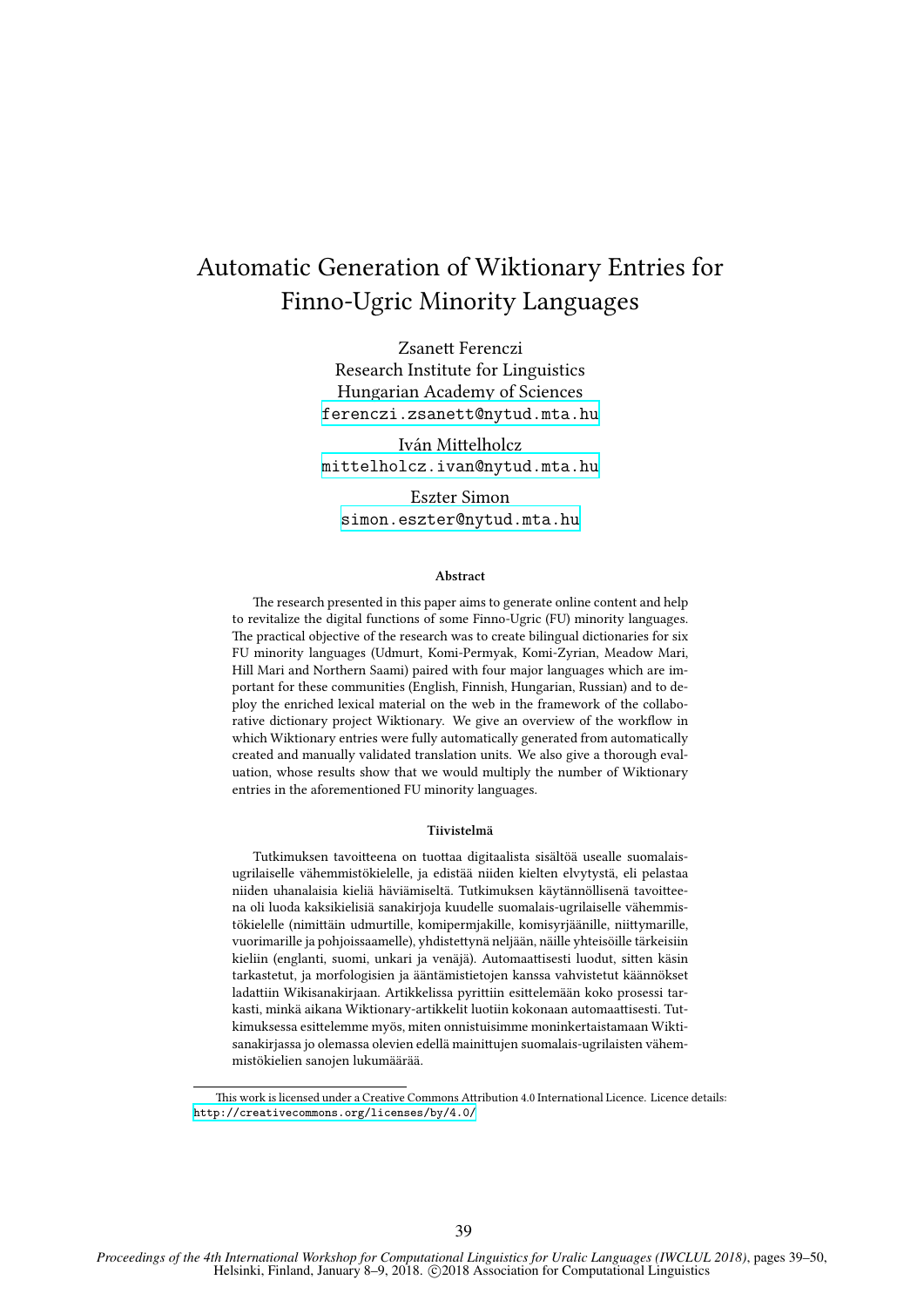#### **Kivonat**

A cikkben bemutatott kutatás célja, hogy kisebbségi finnugor nyelvek számára nyelvi erőforrásokat állítson elő, melyek segíthetik ezeket a veszélyeztetett nyelvi közösségeket a revitalizálási folyamatokban. A kutatás során kétnyelvű szótárakat állítottunk elő olyan nyelvpárokra, melyeknél a forrásnyelv az udmurt, komi-permják, komi-zürjén, mezei mari, hegyi mari és északi számi nyelvek egyike, míg a célnyelv az angol, finn, magyar és orosz közül kerül ki. Az automatikusan előállított, majd kézzel ellenőrzött fordítási párok kiejtési és morfológiai információkkal kiegészítve kerülnek feltöltésre a Wiktionarybe. A cikk bemutatja a teljes munkafolyamatot, amelynek során a Wiktionary-bejegyzések teljesen automatikusan előállnak. Egy alapos kiértékelésben megmutatjuk azt is, hogy az általunk létrehozott bejegyzésekkel megsokszorozható a fent említett finnugor nyelvű szavak száma a célnyelvi Wiktionary-kiadásokban.

### **1 Introduction**

The research presented in this paper is part of a project whose general objective is to provide linguistically based support for several small Finno-Ugric (FU) digital communities to generate online content and help to revitalize the digital functions of some FU minority languages. The practical objective of the project is to create bilingual dictionaries for six FU minority languages (Udmurt, Komi-Permyak, Komi-Zyrian, Meadow Mari, Hill Mari and Northern Saami) paired with four major languages which are important for these communities (English, Finnish, Hungarian, Russian) and to deploy the enriched lexical material on the web in the framework of the collaborative dictionary project Wiktionary.

Even for widely used languages, freely available professional online multilingual lexical data are scarce; exceptions being BabelNet([Navigli and Ponzetto](#page-10-0), [2012](#page-10-0)) and open wordnets in a variety of languages, such as Multilingual Central Repository ([Atserias et al.](#page-10-1), [2004\)](#page-10-1) and MultiWordNet([Pianta et al.,](#page-10-2) [2002](#page-10-2)). Smaller communities are often left to their own devices, which can manifest in their affinity towards mastering other languages to be able to translate or localize information that is unavailable in their native language.

In the current global economic and information space, we interact via new types of media, applications of which are e.g. Facebook, Twitter, YouTube, Wikipedia and other Wikimedia-related initiatives. Social media, powered by Web 2.0 technology – which actively involves language technology –, are becoming extremely popular, not only in the Western world where they typically originate from, but also among virtually any speech communities with internet connection. The new concepts that are brought to the smaller language communities – such as speakers of FU minority languages – are likely impact everyday lives to a bigger extent than in the case of larger speech communities, shifting new segments of native language use towards "globalized" language use. It is an empirical question to what extent, and which dimensions of the language of these speech communities – having been heavily affected by neighboring or dominating language contacts already – will be pervaded (or even corrupted) by the usage of new media.

Wiktionary<sup>1</sup> is a collaborative multilingual dictionary project, a sister project of Wikipedia, available under the same license (CC-BY-SA 3.0 and GNU Free Documentation License). It aims to describe all words of all languages. It has editions in sev-

<span id="page-1-0"></span>¹<https://www.wiktionary.org/>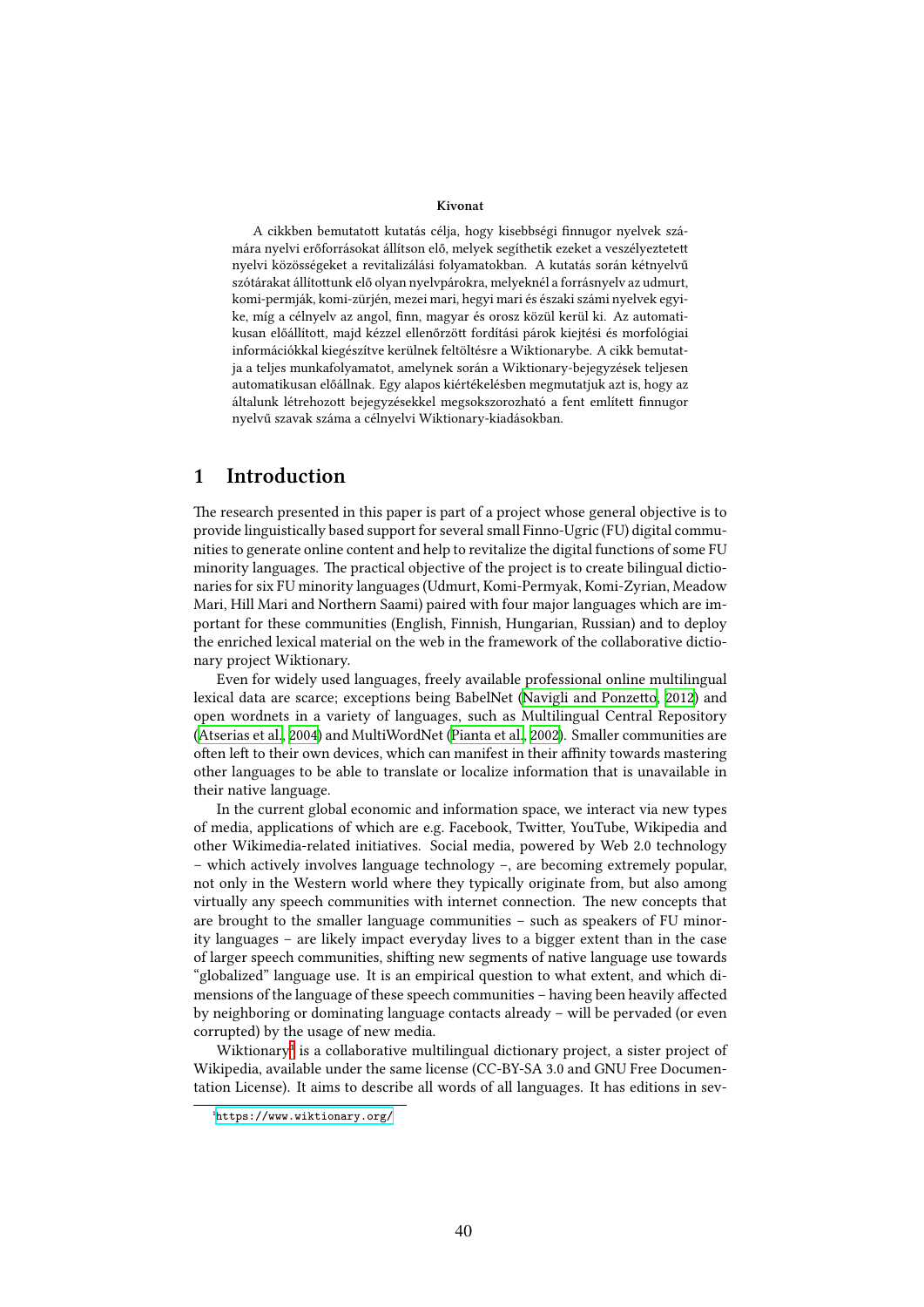eral languages using definitions and descriptions in the given language. Entries that are being maintained by a large active digital community are typically fully-fledged, whereas entries in the language domain of a small community can be very sparse, or missing. This situation can be improved by applying language technology methods and automatically creating Wiktionary entries. Using the Wiktionary infrastructure, lexical entries across FU and widely used language versions of Wiktionary can be interlinked. This will enable user communities to access rich, networked lexical material.

The aforementioned FU languages are under-resourced, hence we could not collect enough data for building parallel and comparable corpora, on which the standard dictionary building methods are based. Therefore, conducting experiments with alternative methods was needed. We made experiments with several lexicon building methods utilizing crowd-sourced language resources, such as Wikipedia and Wiktionary (see Section [2\)](#page-2-0). Completely automatic generation of clean bilingual resources is not possible according to the state of the art, but it is possible to create certain lexical resources, termed proto-dictionaries, that can support lexicographic and NLP work. Proto-dictionaries contain candidate translation pairs produced by bilingual dictionary building methods.

Once the proto-dictionaries were prepared, they were merged for each language pair and repeated lines were filtered out. These files were then the object of manual validation by native speakers and linguist experts of the languages. These validated dictionaries containing translation units were the input of generating new Wiktionary entries which were created fully automatically. As the last step of the project, we upload the entries to Wiktionary.

The rest of the article is as follows. In Section [2](#page-2-0), the workflow of generating the translation units is shortly presented. Section [3](#page-3-0) gives an overview of the process how the Wiktionary entries are generated from the previously created translation units. In Section [4,](#page-7-0) the steps of uploading the newly created entries are described. We conducted a thorough evaluation of the coverage for proto-dictionaries created by us, which is described in Section [5](#page-8-0). The article ends with some conclusions and plans for future work in Section [6](#page-9-0).

# <span id="page-2-0"></span>**2 Generating the Translation Units**

For the creation of the proto-dictionaries, we applied several lexicon building methods utilizing Wikipedia and Wiktionary. For more details on the dictionary creating methods we used, see [Benyeda et al.](#page-10-3) ([2016](#page-10-3)) and [Simon and Mittelholcz](#page-11-0) [\(2017\)](#page-11-0) – here we only provide a short description.

Wikipedia is not only the largest publicly available database of comparable documents, but it also can be used for bilingual lexicon extraction in several ways. Following [Erdmann et al.](#page-10-4) ([2009](#page-10-4)), we created bilingual dictionaries from Wikipedia title pairs using the interwiki links.

Besides Wikipedia, Wiktionary is also considered as a crowd-sourced language resource which can serve as a source of bilingual dictionary extraction. Although Wiktionary is primarily for human audience, the extraction of underlying data can be automated to a certain degree. Following [Ács et al.](#page-10-5) ([2013](#page-10-5)) and [Ács](#page-10-6) [\(2014\)](#page-10-6), we applied the Wikt2dict too[l²](#page-2-1) in two modes. First, we parsed the English, Finnish, Russian and Hungarian editions of Wiktionary and extracted translations from the so-called

<span id="page-2-1"></span>²<https://github.com/juditacs/wikt2dict>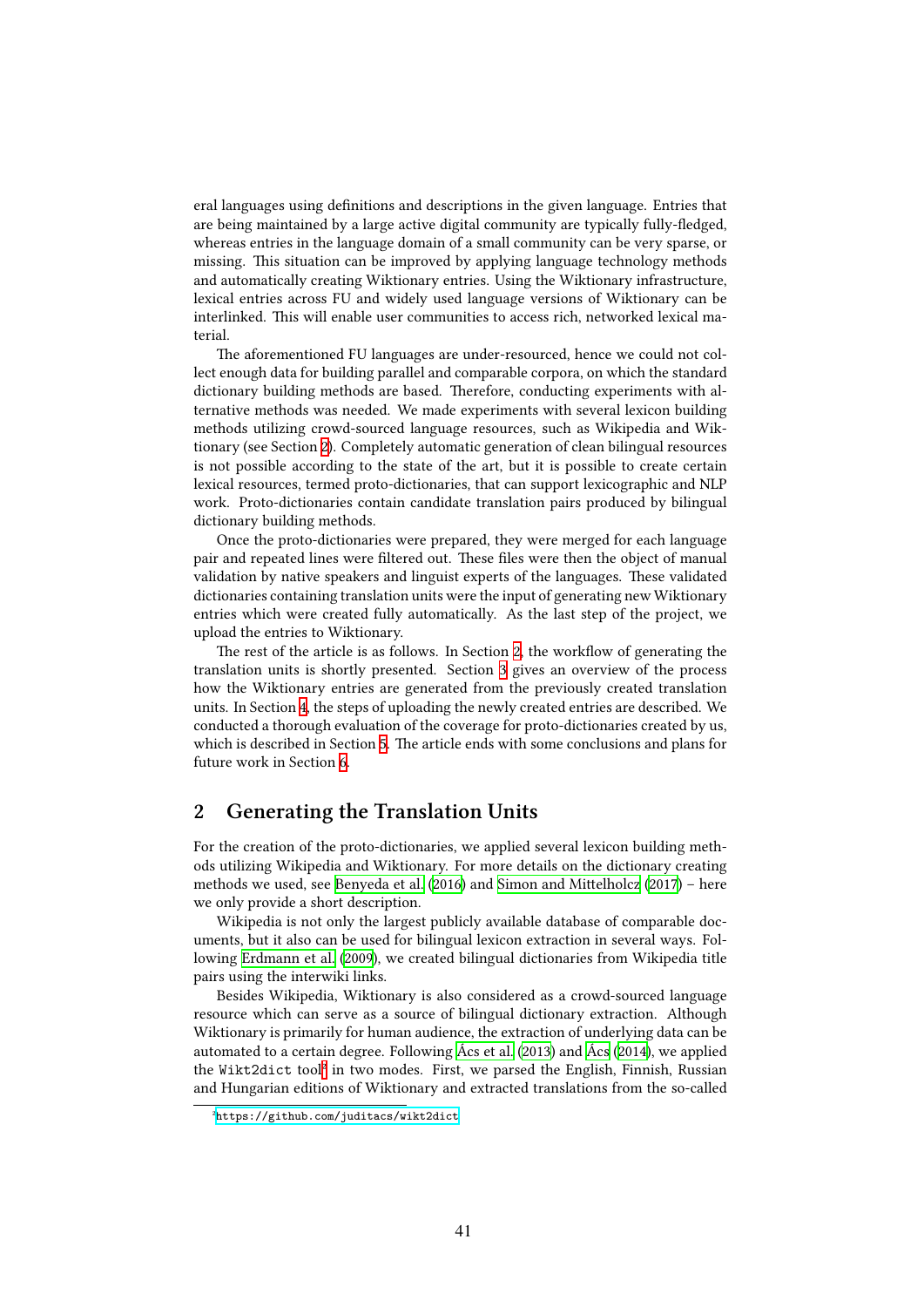translation tables for the small FU languages we deal with. Second, the collection of translation pairs were expanded with a triangulation method, which is based on the assumption that two expressions are likely to be translations, if they are translations of the same word in a third language.

Besides the proto-dictionaries created by us, the large merged files for the Northern Saami–{English, Finnish, Hungarian} language pairs also contain proto-dictionaries which were not created by us but were downloaded from the Opus corpus [\(Tiede](#page-11-1)[mann](#page-11-1), [2009\)](#page-11-1). These dictionaries contain word pairs from the automatic word alignment created with GIZA++ and the Moses toolkit.

Once the proto-dictionaries were prepared, they were merged for each language pair and repeated lines were filtered out. These raw dictionary files were then the object of manual validation by native speakers and linguist experts of the languages. The instructions for the validators were as follows. The source and the target word must be a valid word in the language concerned, they must be dictionary forms, and they must be translations of each other. If the source word is not a valid source language word, the word pair is treated as wrong. If the source word is a valid word but not a dictionary form, the correct dictionary form should be manually added. If the target word is a good translation of the source word but is not a dictionary form, similarly to the former case, the correct dictionary form should be added. If the target word is not a good translation, a new translation should be given.

The validated dictionaries, however, were not fully clean and ready-to-use, thus several checking and correcting steps were required. As a sanity check, we checked whether the dictionary contains a source and a target word, whether any cells contain suspicious characters, etc. As a consistency check, cases when the target word was provided with a dictionary form as well as a new translation and cases when the source word was treated as wrong but a new translation were added for the target word were filtered out. A cross-language consistency check was also done, in which we checked whether source words were treated consistently in all languages. At the end of this workflow, we got the validated dictionaries containing the translation units, which served then as the input of the evaluation and the newly generated Wiktionary entries.

## <span id="page-3-0"></span>**3 Generating the Wiktionary Entries**

The manually validated word pairs were used as the source material of newly created potential Wiktionary entries, which contain several obligatory elements. These elements containing morphological and phonetical information were generated fully automatically. For example, in the case of the Northern Saami–English language pair, the Northern Saami word would be an entry in the English Wiktionary: the title of the entry would be the Northern Saami word, while its English definition would be its English translation equivalent.

Each language edition of Wiktionary has its own rules that describe how to create new entries. These determine the structure of the entries and the pieces of information which must be included in each entry. From these descriptions of the four Wiktionary editions into which our entries were uploaded, a generalized description was created that contains the word itself, its language, its POS tag, and its translation equivalent. The only information missing from that list is the POS tag, which could be gathered from morphological analyzers available for these languages. Additional information can also be added to the entries, such as etymology or phonetic (IPA) transcription,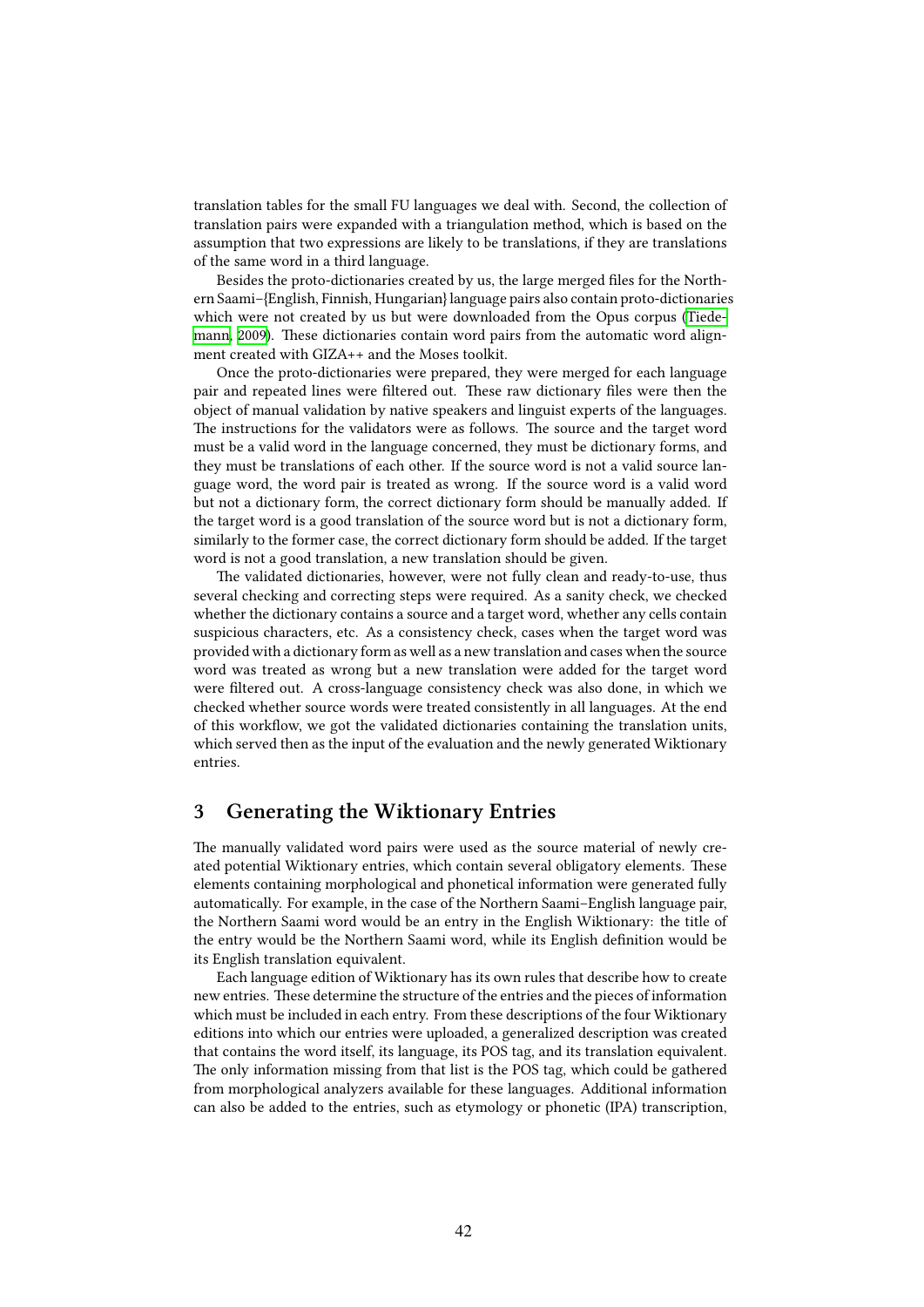however, these are not compulsory elements. IPA transcription is also included in our entries, since these FU languages have freely available tools that provide phonetic transcription and we wanted to enrich the Wiktionary entries with as many pieces of linguistic information as possible applying only automatic tools.

### <span id="page-4-2"></span>**3.1 Providing POS Tags**

New Wiktionary entries cannot be created without applying templates, which are provided for several word categories including POS classes. Therefore, providing the correct POS tag of a word is essential for generating a Wiktionary entry for that word. POS tags can be gathered from the output of morphological analyzers available for the languages we deal with. However, these are only words without context, thus the standard morphosyntactic disambiguation techniques based on contextual information cannot be used. Therefore, we had to find alternative ways for disambiguation, see Section [3.2.](#page-5-0)

There are available morphological analyzers for all languages we deal with that we could use to get POS tags for the words. We used the morphological analyzers of Giellatekno<sup>3</sup> for all of the source languages and for Finnish and Russian of the target languages. For Hungarian, we used the emMorph morphological analyzer([Novák](#page-10-7) [et al.](#page-10-7), [2016\)](#page-10-7), which is also based on the Helsinki Finite-State Technology<sup>4</sup> infrastructure just like the Giellatekno analyzers. For English, we used the hunmorph toolkit ([Trón et al.,](#page-11-2) [2005](#page-11-2)) with English-specific aff and dic files created from English lexicon and grammar files of morphdb, an open source morphological database([Trón](#page-11-3) [et al.,](#page-11-3) [2006](#page-11-3)). Since we work with different kinds of morphological analyzers providing different output formats, a kind of normalization of tags was needed. Having the normalized tagset, there is no difference in the format of analyses, so that the tags can be used in further steps without having different notations for the same POS tag.

Due to the fact that morphological analyzers only give analysis for single words, multi-word expressions (MWEs) had to be handled differently. In these cases, the last element of the MWE was split, and the MWE was temporarily substituted by its last word. The hypothesis behind this solution is that FU languages are typically headfinal languages, thus the head follows its complements, i.e. the head is at the end of the phrase. Therefore, if we get the POS tag of the last element of the phrase, we will know the POS tag of the whole phrase. However, English and Russian are said to be strongly head-initial languages, moreover, even the FU phrase is not always head-final, thus the last element of a MWE in our dictionaries is not always the head. Handling of this phenomenon is described in Section [3.2](#page-5-0).

Some validators inserted the particle 'to' before the English translation of verbs. This particle was removed from the input of the morphological analyzer but was kept as a background info and was used in the disambiguating step. The English analyzer gives back many possible analyses for a single word, since most of the English words can be a noun and a verb at the same time. There are cases when the disambiguation is difficult or almost impossible without this extra information. In the English Wiktionary, the 'to' particle must be included in the definition before each English verb, therefore they are later pasted back before the verb.

The output of this process contains five columns that consist of the source word, its possible POS tags, the target word, its possible POS tags and a column that contains information about the 'to' particle.

<span id="page-4-0"></span>³<http://giellatekno.uit.no>

<span id="page-4-1"></span>⁴<https://hfst.github.io/>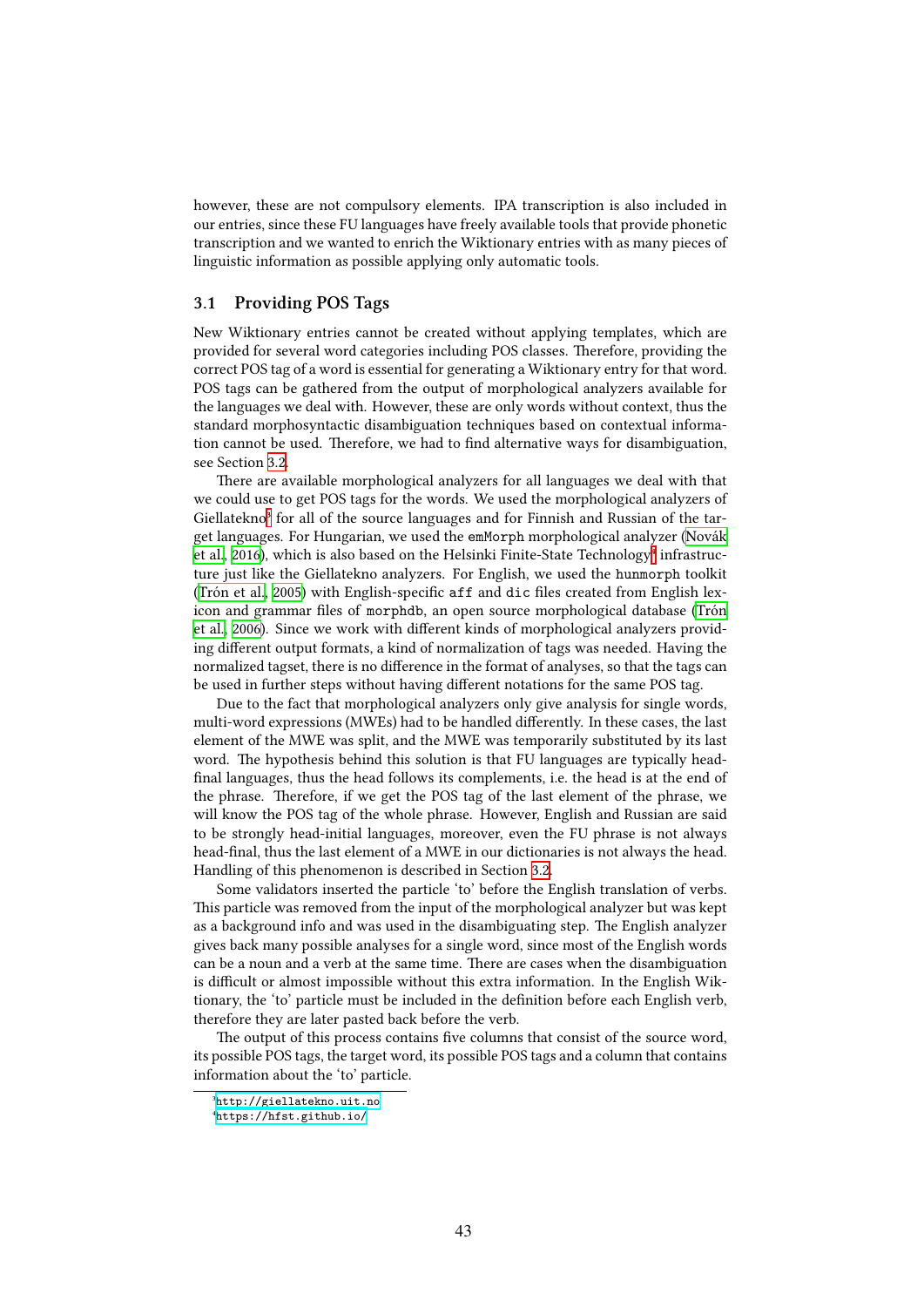### <span id="page-5-0"></span>**3.2 Disambiguating the POS Tags**

Disambiguating the POS tags happens in circles. First, we only consider the morphological information of the given word. The second step of the POS disambiguation is a horizontal comparison, when the POS tags of a source word and the POS tags of the corresponding target word are compared, and we get the disambiguated POS tag from this comparison. The third step is a vertical comparison, in which the sets of POS tags added to a word acting as a source word in more translation units are compared.

#### **3.2.1 Considering the Morphological Information**

Not only the POS tag of the output of the morphological analyzers are utilized, but we keep the lemma, and information on the case and the number. When a word has more than one analysis, a decision has to be made, and these pieces of morphological information can help in this process.

A kind of filtering is possible based on the assumption that the lemma and the input word are the same. Since only dictionary forms were sent to the analyzers, those tags that are the analysis of a non-dictionary form are rejected. For example, in Hungarian, the dictionary form is the nominative singular form in the case of nouns and adjectives and the present 3rd person singular indefinite form in the case of verbs. For example, if the input word is *várat*, the possible analyses are vár [/N] + at [Acc], and vár $[VV]$  + at  $[Caus/V]$  +  $[Prs. NDef. 3Sg]$ , thus the POS tag can only be V (verb), since the other one is an accusative word form, not a dictionary form.

However, there are cases when none of the lemmas is equal to the input word. In the case of MWEs, the lemma is only the last element of the input word, and therefore they must match at the end of the string. If none of the analyses matches the conditions, the set of possible POS tags is left empty.

A filtering happens at the end of this stage, because there are cases when a word gets more than one POS tag, and yet, it can contain redundant information. We keep the POS tags that are the most precise ones, e.g. if the set of POS tags contains both N and Prop (proper noun), then N is removed from the set.

#### **3.2.2 Horizontal Comparison**

In this step, the disambiguation of POS tags happen based on the comparison of the POS tag set of the source word and that of the target word. A translation pair has two sets of possible POS tags, and assuming that the words participating in a translation pair belong to the same POS, these tags can be reduced in number.

However, it is not correct in all cases. Not all source words has a one-word translation in the target language, and in such cases, the validator gave a MWE that seemed to be the most correct translation of the source word. Since MWEs may not have the head at the end of the phrase, they do not belong to the same POS as the original word.

Within the horizontal comparison, we investigate the intersection of the POS tag set of the source word and that of the target word. The following cases come from this comparison.

When the intersection of the two sets does not contain any POS tags, a decision has to be made in order to get some results for those translation units as well. Once, if the analyzer did not provide any output for the source word, it is the target word that determines the POS tag of the translation. Second, if the set of POS tags of the target word is empty, the source word is the one that determines. In those cases, when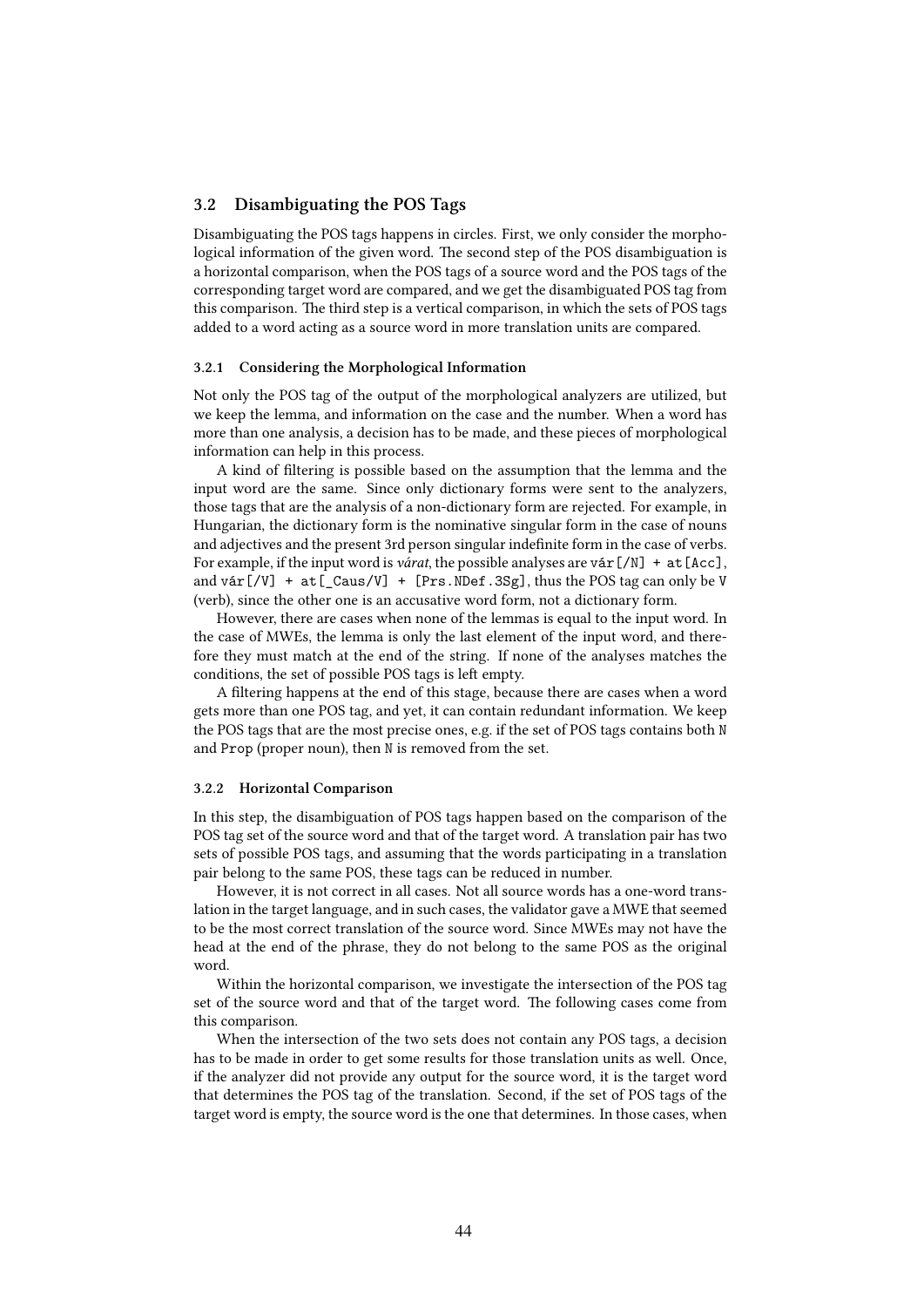neither of the words has a possible tag, the translation candidate has to be removed, because no correct POS tag can be provided.

Another possible difficulty is that a single POS tag cannot be determined because of the fact that English and Hungarian phrases were split up by the last space, and although in Hungarian the head of a phrase is likely to be at the end, in English it is only so in some noun phrases. If the target word is a MWE, the target language is English, and the possible POS tags do not contain the N tag, these candidates are removed from the list of possible Wiktionary entries.

If the intersection of the two sets contains only one element, it is treated as the correct POS tag for that translation pair. If a correct POS tag is found, the result is saved into a list with the source word, because it may be used in the vertical comparison.

When the translation pair has more than one POS tag in common, the number of common tags is tried to be reduced by some rules. One of them is based on that the verbs of the FU languages have a particular ending (e.g. Northern Saami verbs end with '-t'), so if the source word has this verb ending, and the V tag is found among the common tags, then the source word is possibly a verb and is marked as that.

The number of the common POS tags can also be reduced for verbs, if the fifth column in the input contained the word 'TO'. It means that the validator inserted an extra 'to' before the English target word. Since it is a manually added information, it is assumed to be a reliable information about the POS of the word.

#### **3.2.3 Vertical Comparison**

When the sets of the POS tags of the source word and that of the target word have only one POS tag in common, the result is saved in a list with the source word, and it can be used for disambiguation. This is based on the observation that if a source word occurs in more than one translation unit, its corresponding target words are synonyms in most of the cases. Therefore, we assumed that the source word has the same POS tag in all of the translation units. When two sets have more than one POS tag in common, it is checked whether the source word has a former meaning with only one possible tag.

There are, however, cases when each translation unit with the same source word has multiple POS tags. In this case, the aforementioned method cannot be used, but those can still be disambiguated, if their sets are compared. For example, the Komi-Permyak word *ань* has three different equivalents in English: *female*, *mother*, and *woman*. These words have different sets of POS tags, namely *female* is marked as a N and as an A (adjective), while *mother* and *woman* have the tags N and V. The intersection of these three sets is undoubtedly N. A specific case of this is when the source word and the target word also have more POS tags, and all of them are correct. For example, the Meadow Mari word *нарынче* ('yellow') is an adjective and a noun, just like in English. In these cases, both tags are kept.

This process outputs three columns: the source word, the target word, and the correct POS tag. If a translation unit has more than one POS tag, the first two columns are repeated, thus it is treated as a new translation unit.

### **3.3 Adding IPA Transcription**

The next step was to gather phonetic transcription to enrich the content of Wiktionary entries. We used the Mari Web Project's automatic transcription tool [\(Bradley](#page-10-8), [2017](#page-10-8)) for generating IPA transcription for Hill Mari, Meadow Mari, Komi-Permyak,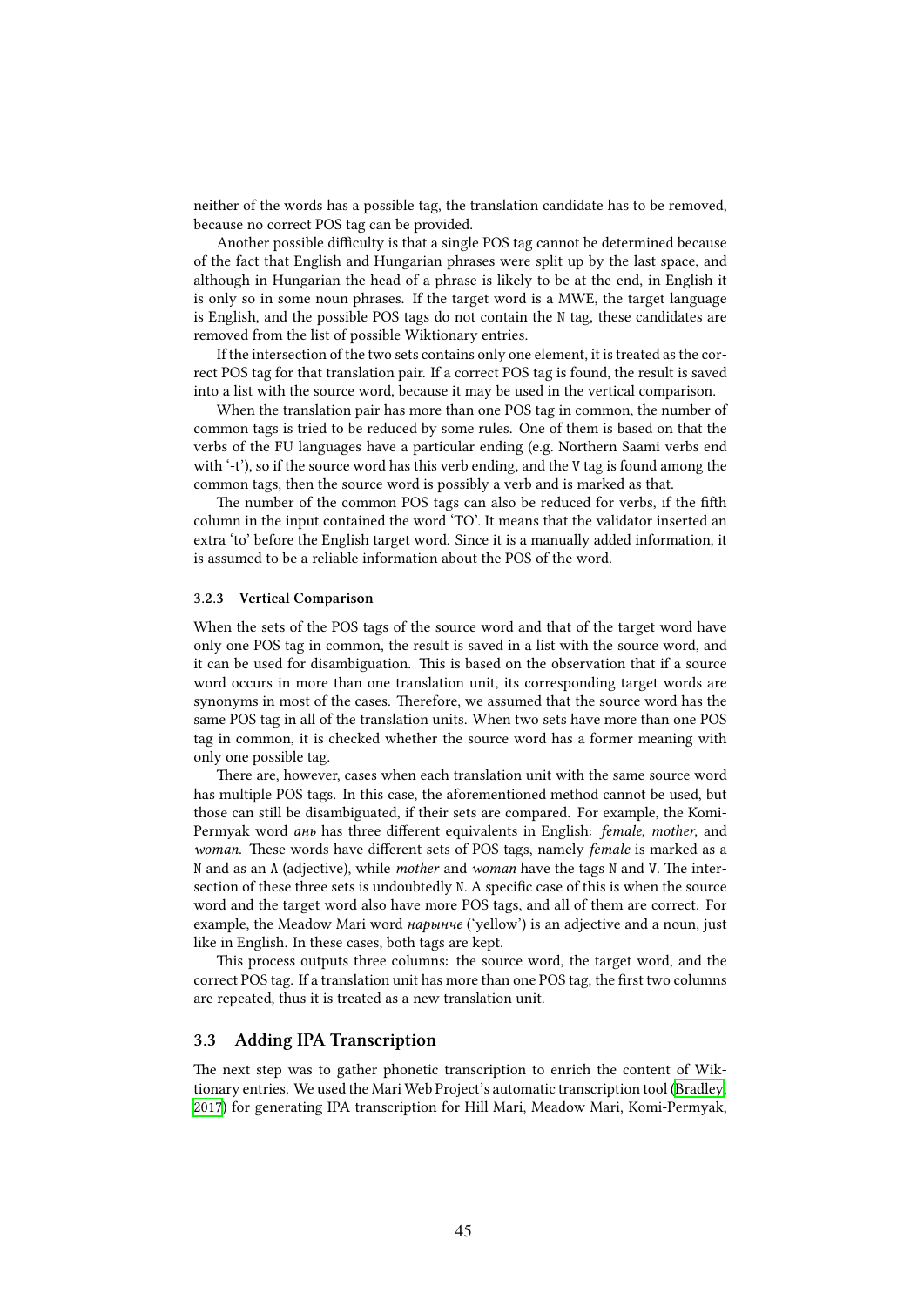Komi-Zyrian, and Udmurt. For Northern Saami, we used an FST compiled from the text2ipa source files of the Giellatekno infrastructure<sup>5</sup>.

All of the source FU languages has a transcription tool available, so every source word was sent to the tool and the result was saved so that it could be used when generating entries. The only problem occurred when the string contained digits and when proper nouns were sent to the transcription tool. Since the pronunciation of proper nouns might differ from the phonetics of the language, IPA transcription was not added to entries having only a proper noun as POS tag or entries having a digit in the source word.

### **3.4 Putting the Bits Together**

Having all pieces of information, the next step is putting them together thus generating the final entries to be uploaded to Wiktionary in the last step. Although different editions of Wiktionary have different rules determining the structure of the articles, it was possible to create a template that covers all four editions to which the generated entries would be uploaded. (Consider that the languages called as target languages so far are now the languages of the Wiktionary editions to which the entries containing source words are to be uploaded.)

Before generating actual entries, it must be checked whether the word already exists in Wiktionary, and some further modifications concerning the existing data also had to be made. First, those words that already exist in the given edition of Wiktionary are filtered out: entries for those words which are in the last Wiktionary dump are not generated. Second, if a source word has more than one translation, the translation units can have the same POS tag, and in this case, they must be listed under the same POS header. If the translation unit has more than one POS tag, the translation must be repeated under each POS header in the entry.

After having extracted the words to be uploaded and having the list of translations for each POS tag, entries can be created. Each entry has a headword which is the source word. When uploading to Wiktionary, Pywikibot (see Section [4](#page-7-0)) will create a page that has the same name as this headword. Each entry contains one or more POS headers, and one or more translations under each header. If a source word is an existing word in more languages, then these two (or more) entries have to be merged and listed under the same headword. At the end of this step, an output file is created which meets the requirements of the input file of Pywikibot.

## <span id="page-7-0"></span>**4 Uploading the Entries**

Uploading multiple entries to Wiktionary can be automated. MediaWiki has a bot called Pywikibot<sup>6</sup>, that can automate work on MediaWiki sites such as Wiktionary or Wikipedia. This library has a script called pagefromfile<sup>7</sup>, which allows to create pages on Wiktionary (or other MediaWiki sites) from text files. That script reads the file and recognizes the template that can be configured, and it will create Wiktionary entries according to these. Each page must be separated by some characters, and each headword is used to define the name of the page. We run it with the option --safe,

<span id="page-7-1"></span>⁵<https://victorio.uit.no/langtech/trunk/langs/sme/src/phonetics/>

<span id="page-7-2"></span>⁶<https://www.mediawiki.org/wiki/Manual:Pywikibot>

<span id="page-7-3"></span>⁷<https://www.mediawiki.org/wiki/Manual:Pywikibot/pagefromfile.py>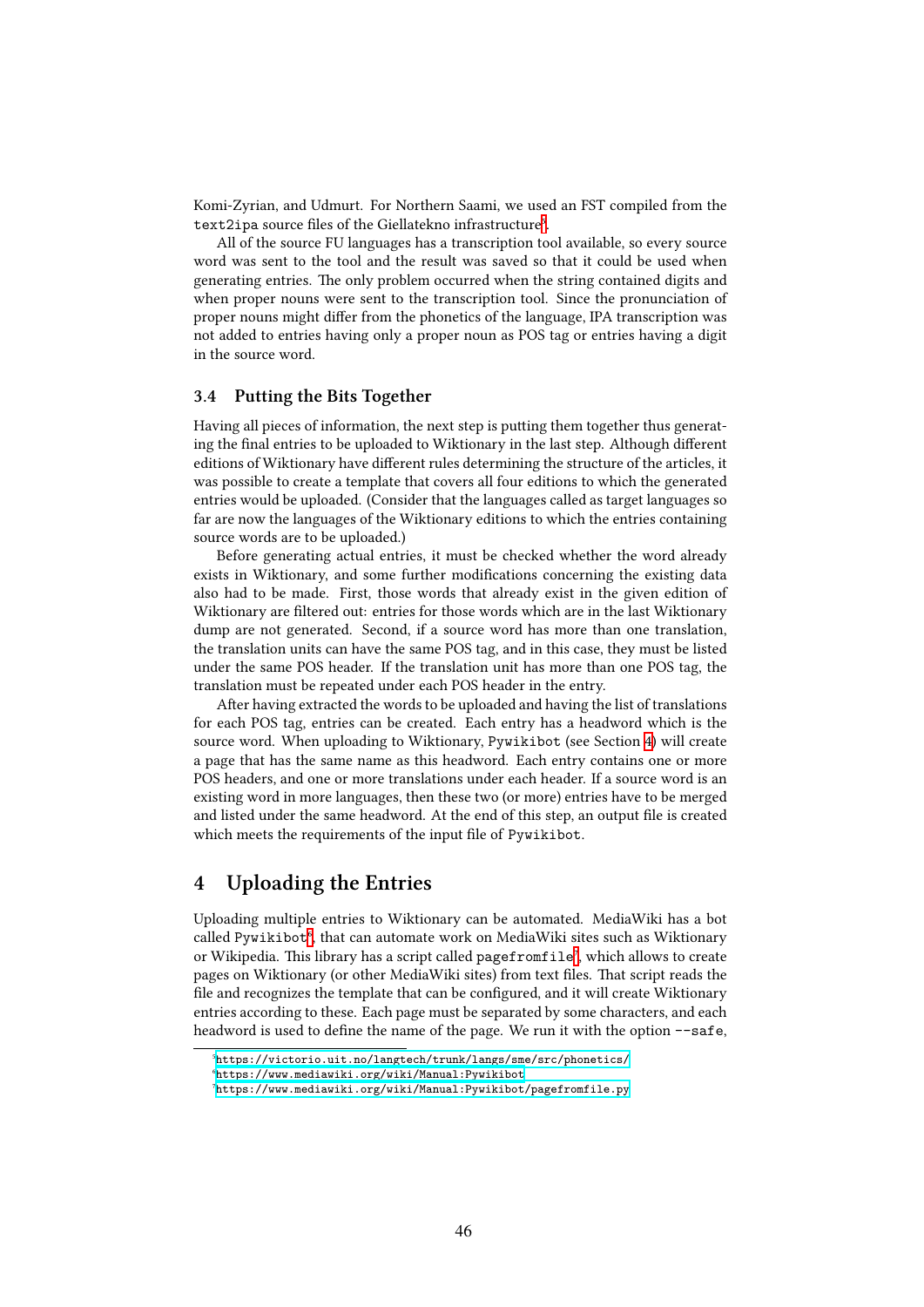which means that if a certain page already exists, the bot will not upload or refresh the existing page but skips it.

Fully automated uploading of large amounts of newly created Wiktionary entries is however not supported in the Wiktionary community. We have to ask the administrators of each Wiktionary edition to allow us to upload our entries. Unfortunately, we did not get the permission from all Wiktionary editions, therefore, now we can only provide numbers based on the last downloaded Wiktionary dumps, see Table [1.](#page-9-1)

### <span id="page-8-0"></span>**5 Evaluation**

The manual validation and correction of the automatically generated proto-dictionaries has a twofold aim. First, the performance of dictionary creating methods can be compared. For more details on the results, see [Simon and Mittelholcz](#page-11-0) [\(2017\)](#page-11-0). Second, we get the number of word pairs which can be used for upload to the Wiktionary. In this section, we provide a thorough evaluation of generating Wiktionary entries.

Measuring of the coverage of a dictionary is far from trivial. It can be measured by comparing it to a word list of a corpus, or to a frequency list generated from a corpus. Or, it can be measured by comparing the number of its entries to that of another – ideally hand-crafted – dictionary. Since our newly created word pairs are to be transformed into Wiktionary articles, for this purpose, here we used Wiktionary, which is not an expert-built lexicon but manually edited by thousands of contributors.

Table [1](#page-9-1) contains the figures for this evaluation. We use ISO 639-3 language codes for the individual languages: koi: Komi-Permyak, kpv: Komi-Zyrian, mhr: Meadow Mari, mrj: Hill Mari, sme: Northern Saami, udm: Udmurt; eng: English, fin: Finnish, hun: Hungarian, rus: Russian. However, several Wiktionary editors do not differentiate between individual languages but use macrolanguage codes (chm for Mari languages, kom for Komi languages), therefore we had to merge the dictionaries for the two Mari and for the two Komi languages.

The first column of the table ('all') shows the total number of word pairs gathered with all methods for the language pair. As can be seen, hundreds or thousands of translation candidates were generated for each language pair. However, not all of these word pairs are correct translation candidates, therefore we needed to extract the useful word pairs from the merged dictionary for each language pair. The second column ('useful') shows the number of useful word pairs which comprise all word pairs except of the ones in which the source word is not a valid word, since correct dictionary forms and translation equivalents were manually added by human validators.

As mentioned above, our Wiktionary articles are generated fully automatically. The POS tag of an entry is a compulsory element of an article, which is gathered from the output of morphological analyzers through several disambiguating steps, as detailed in Section [3.1](#page-4-2) and [3.2.](#page-5-0) The number of the useful word pairs drops in line with the increase of source language words for which we could not provide a POS tag. Before uploading new entries, it must be checked whether an entry with the same word already exists in Wiktionary. If yes, it also decreases the number of uploadable word pairs. Column 'remain' contains the decreased number of the word pairs ready to upload. We have also got the number of the source language words already existing in the target language Wiktionary ('wikt'), along with the number of the words being in both lists ('comm'). These numbers come from the Wiktionary dumps<sup>8</sup> and are

<span id="page-8-1"></span>⁸Wiktionary dumps used in the evaluation: eng: 06-Nov-2017, fin: 05-Nov-2017, rus: 07-Nov-2017, hun: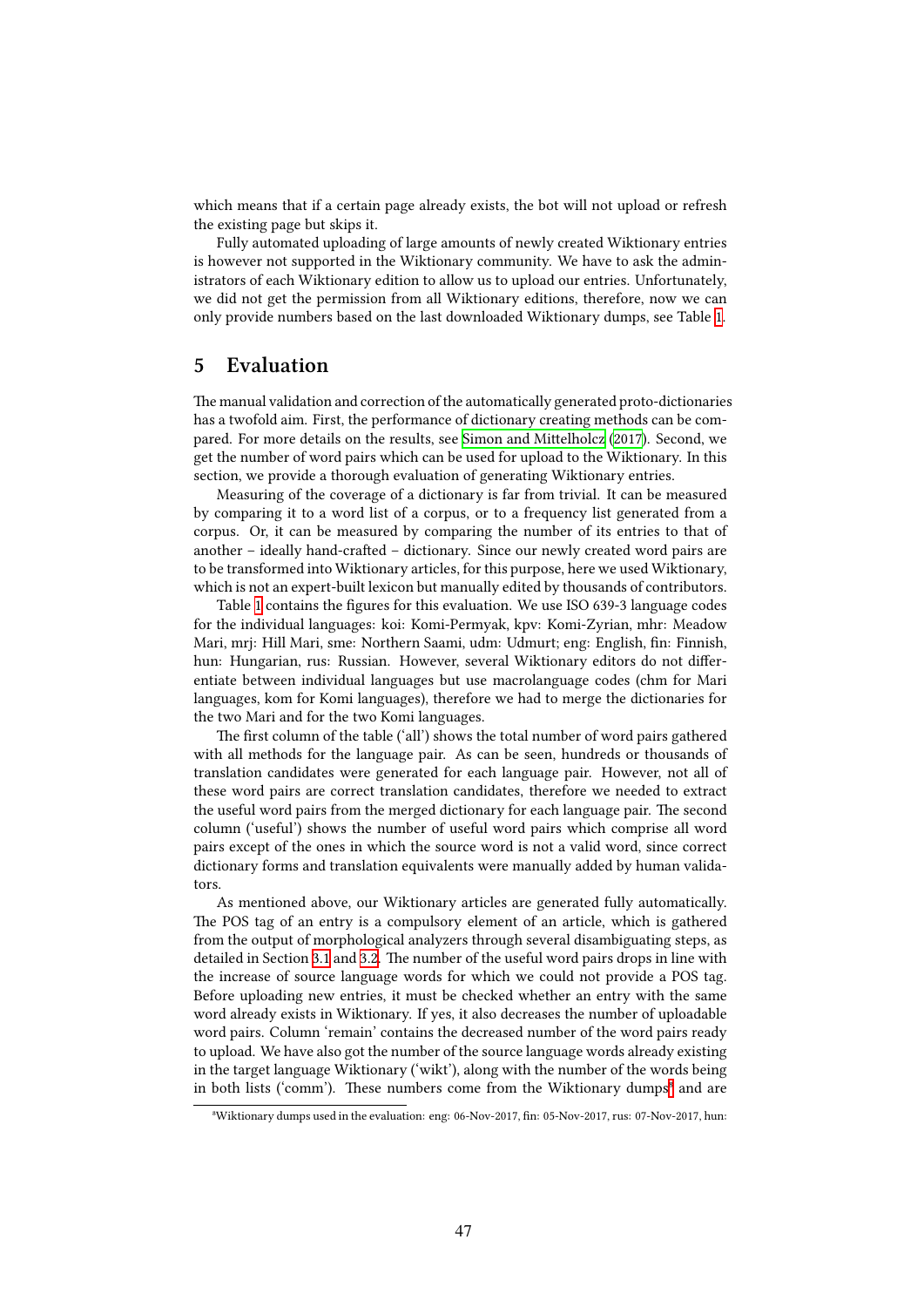"theoretical" numbers in the sense that they are not the numbers of actually uploaded entries, which can only be known after uploading.

From the columns 'wikt' and 'comm', the number of brand new entries ('new') created by us can be easily counted, along with a kind of coverage ('cover'), which is a ratio of the number of common words to the number of words already being in Wiktionary, thus it is the degree of overlap with Wiktionary. Consider that the coverage for each language pair drops as the size of the relevant Wiktionary grows. The last column ('improv') contains the ratio of the number of the new Wiktionary entries to one of the already existing ones which shows the improvement in the amount of Wiktionary entries of the given source language in the given target language edition of Wiktionary.

| langs          | all<br>$(\#)$ | useful<br>$(\#)$ | remain<br>$^{(*)}$ | wikt<br>$(\#)$ | comm<br>$^{(*)}$ | new<br>$(\#)$ | cover<br>$(\%)$ | improv<br>$(\%)$ |
|----------------|---------------|------------------|--------------------|----------------|------------------|---------------|-----------------|------------------|
| kom-eng:       | 2,153         | 2,111            | 656                | 54             | 25               | 631           | 46.30           | 1,168.52         |
| kom-fin:       | 1,169         | 1,162            | 687                | 42             | 27               | 660           | 64.29           | 1,571.43         |
| kom-hun:       | 1,063         | 1,025            | 699                | 152            | 35               | 664           | 23.03           | 436.84           |
| kom-rus:       | 1,155         | 1,148            | 673                | 465            | 223              | 450           | 47.96           | 96.77            |
| $chm$ – $eng:$ | 4,883         | 4,883            | 1,671              | 347            | 53               | 1,618         | 15.27           | 466.28           |
| $chm-fin:$     | 3,578         | 3,578            | 1,905              | 443            | 213              | 1,692         | 48.08           | 381.94           |
| chm-hun:       | 2,589         | 2,589            | 1,634              | 34             | 12               | 1,622         | 35.29           | 4,770.59         |
| $chm-rus:$     | 2,542         | 2,542            | 1,497              | 848            | 202              | 1,295         | 23.82           | 152.71           |
| sme-eng:       | 6,041         | 5,556            | 2,531              | 4,073          | 882              | 1,649         | 21.65           | 40.49            |
| sme-fin:       | 7,100         | 6,463            | 2,862              | 817            | 422              | 2,440         | 51.65           | 298.65           |
| sme-hun:       | 4,969         | 4,509            | 2,392              | 206            | 146              | 2,246         | 70.87           | 1,090.29         |
| sme-rus:       | 4,373         | 4,172            | 2,034              | 306            | 237              | 1,797         | 77.45           | 587.25           |
| udm-eng:       | 2,087         | 2,069            | 754                | 32             | 15               | 739           | 46.88           | 2,309.38         |
| udm-fin:       | 1,700         | 1,694            | 828                | 55             | 45               | 783           | 81.82           | 1,423.64         |
| udm–hun:       | 1,204         | 1,198            | 739                | 128            | 69               | 670           | 53.91           | 523.44           |
| udm-rus:       | 1,226         | 1,211            | 578                | 644            | 247              | 331           | 38.35           | 51.40            |

<span id="page-9-1"></span>Table 1: Results for the language pairs.

# <span id="page-9-0"></span>**6 Conclusion and Future Work**

Wiktionary is not only used for extracting data from it, but we want to give our results back to the community, thus translation pairs enriched with obligatory pieces of linguistic information are to uploaded as new entries into Wiktionary. Before uploading new entries, it is needed to be checked whether an entry with the same word already exists in Wiktionary. From this, the number of brand new entries created by us can be easily counted, along with a kind of coverage and improvement in the number of Wiktionary entries. As can be seen from the results, the latter is very impressive, thus, with our dictionaries, we would multiply the number of Wiktionary entries in the aforementioned FU minority languages. Since automatic uploading of entries is

<sup>06-</sup>Nov-2017.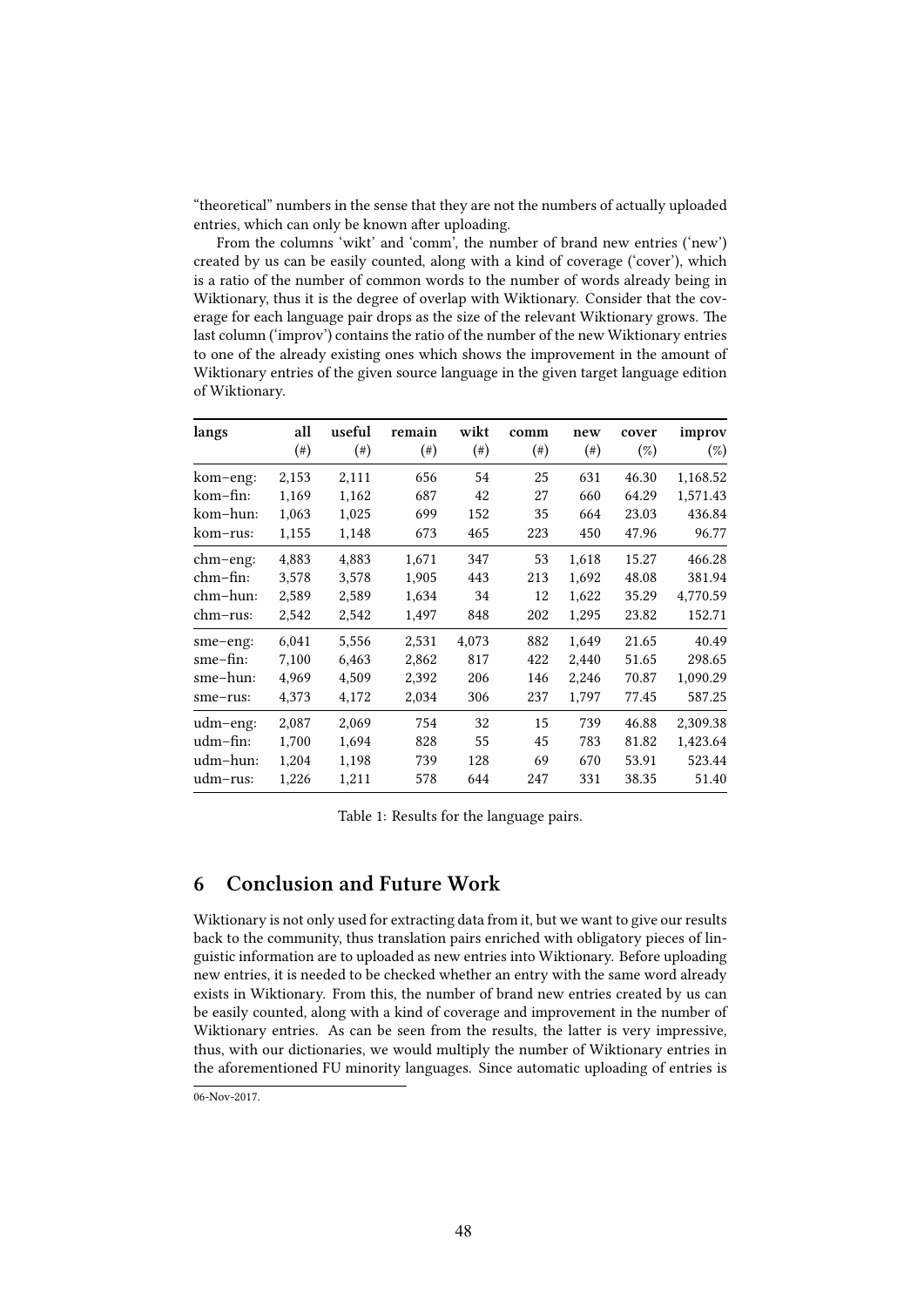not supported by the Wiktionary community, we have to ask for permission to upload our newly created entries into Wiktionary.

We provide freely available professional online multilingual lexical data for digital communities of some FU minority languages with Wiktionary entries. However, lexical data can be provided in several other ways. We plan to make them available in standard data formats (e.g. tsv, XML) which are easy to apply in further lexicographic or NLP subtasks. We also want to convert our data into the data format following the conventions of linguistic linked open data and provide them via our web site or via the repositories of dictionary families such as Giellatekno and Apertium.

# **Acknowledgments**

The research reported in the paper was conducted with the support of the Hungarian Scientific Research Fund (OTKA) grant #107885. We are grateful to the reviewers for their valuable comments.

## **References**

- <span id="page-10-6"></span>J. Ács. 2014. Pivot-based multilingual dictionary building using Wiktionary. In *9th Language Resources and Evaluation Conference*. ELRA, Reykjavik.
- <span id="page-10-5"></span>J. Ács, K. Pajkossy, and A. Kornai. 2013. Building basic vocabulary across 40 languages. In *6th Workshop on Building and Using Comparable Corpora*. ACL, Sofia, pages 52– 58.
- <span id="page-10-1"></span>J. Atserias, L. Villarejo, G. Rigau, E. Agirre, J. Carroll, B. Magnini, and P. Vossen. 2004. The MEANING Multilingual Central Repositoryse. In *Proceedings of the Second International Global WordNet Conference (GWC'04)*. Brno, Czech Republic.
- <span id="page-10-3"></span>Ivett Benyeda, Péter Koczka, and Tamás Váradi. 2016. Creating seed lexicons for under-resourced languages. In *GLOBALEX 2016 workshop*. ELRA, Portorož.
- <span id="page-10-8"></span>Jeremy Bradley. 2017. [Transcribe.mari-language.com.](https://doi.org/10.1556/2062.2017.64.3.3) *Acta Linguistica Academica* 64(3):369–382. [https://doi.org/10.1556/2062.2017.64.3.3.](https://doi.org/10.1556/2062.2017.64.3.3)
- <span id="page-10-4"></span>M. Erdmann, K. Nakayama, T. Hara, and S. Nishio. 2009. An Approach for Extracting Bilingual Terminology from Wikipedia. *ACM Transactions on Multimedia Computing, Communications, and Applications* 5(4):1–17.
- <span id="page-10-0"></span>Roberto Navigli and Simone Paolo Ponzetto. 2012. BabelNet: The automatic construction, evaluation and application of a wide-coverage multilingual semantic network. *Artificial Intelligence* 193:217–250.
- <span id="page-10-7"></span>Attila Novák, Borbála Siklósi, and Csaba Oravecz. 2016. A new integrated open-source morphological analyzer for Hungarian. In *Proceedings of the Tenth International Conference on Language Resources and Evaluation (LREC 2016)*. European Language Resources Association (ELRA), Paris, France.
- <span id="page-10-2"></span>Emanuele Pianta, Luisa Bentivogli, and Christian Girardi. 2002. MultiWordNet: Developing and Aligned Multilingual Database. In *Proceedings of the First International Conference on Global WordNet*. Mysore, India, pages 293–302.